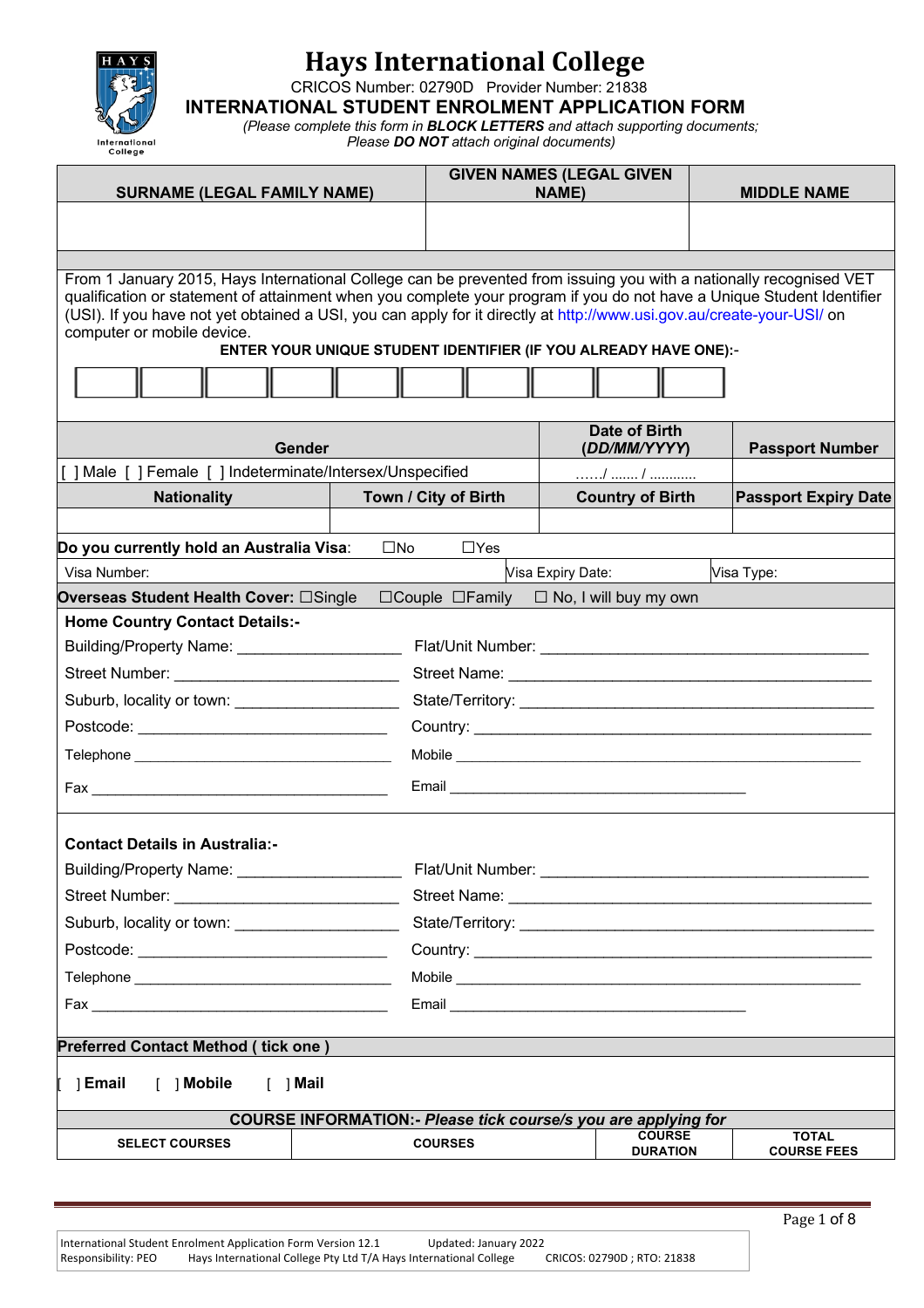

CRICOS Number: 02790D Provider Number: 21838

**INTERNATIONAL STUDENT ENROLMENT APPLICATION FORM**

*(Please complete this form in BLOCK LETTERS and attach supporting documents;*

*Please DO NOT attach original documents)*

| }                                                                                                                                                                     | CHC33015 Certificate III in Individual                                                                                                                                                                                                                                                                                                                                                                                                                                                                                                                                                                                                                                                                                    |                                      |                      |          |  |
|-----------------------------------------------------------------------------------------------------------------------------------------------------------------------|---------------------------------------------------------------------------------------------------------------------------------------------------------------------------------------------------------------------------------------------------------------------------------------------------------------------------------------------------------------------------------------------------------------------------------------------------------------------------------------------------------------------------------------------------------------------------------------------------------------------------------------------------------------------------------------------------------------------------|--------------------------------------|----------------------|----------|--|
|                                                                                                                                                                       | Support                                                                                                                                                                                                                                                                                                                                                                                                                                                                                                                                                                                                                                                                                                                   |                                      | 51 weeks             | \$15,000 |  |
| ł                                                                                                                                                                     | CHC43015 Certificate IV in Ageing<br>Support                                                                                                                                                                                                                                                                                                                                                                                                                                                                                                                                                                                                                                                                              |                                      | 75 weeks             | \$22,000 |  |
| ł                                                                                                                                                                     | CHC43415 Certificate IV in Leisure &                                                                                                                                                                                                                                                                                                                                                                                                                                                                                                                                                                                                                                                                                      |                                      |                      |          |  |
|                                                                                                                                                                       | Health                                                                                                                                                                                                                                                                                                                                                                                                                                                                                                                                                                                                                                                                                                                    |                                      | 80 weeks             | \$23,000 |  |
|                                                                                                                                                                       |                                                                                                                                                                                                                                                                                                                                                                                                                                                                                                                                                                                                                                                                                                                           | CHC53415 Diploma of Leisure & Health | 105 weeks            | \$30,000 |  |
|                                                                                                                                                                       | FEES: Include administration fee \$250 (non refundable), Tuition Fee, Books & Materials \$150-\$1,000 depending on course,<br>Additional Costs: OSHC \$650 * (14 months), RPL application fee \$300 per unit, Re-assessment fee \$50, Fee for<br>changing enrolment after commencement \$100 *subject to change without prior notice<br>Note: OSHC is required for the duration of your visa please refer<br>to http://www.privatehealth.gov.au/healthinsurance/overseas/oshc.htm                                                                                                                                                                                                                                         |                                      |                      |          |  |
|                                                                                                                                                                       | Do you wish to pay only the initial deposit before the start of the course? [ ] Yes                                                                                                                                                                                                                                                                                                                                                                                                                                                                                                                                                                                                                                       |                                      | $\lceil$ $\rceil$ No |          |  |
|                                                                                                                                                                       | Do you wish to pay an initial deposit and additional tuition fees before the start of the course? [ ] Yes                                                                                                                                                                                                                                                                                                                                                                                                                                                                                                                                                                                                                 |                                      |                      | ⊺ 1No    |  |
|                                                                                                                                                                       | <b>INDICATE WHICH INTAKE YOU ARE APPLYING TO START YOUR COURSE (insert X)</b>                                                                                                                                                                                                                                                                                                                                                                                                                                                                                                                                                                                                                                             |                                      |                      |          |  |
| [ ] JANUARY                                                                                                                                                           | $\lceil$ $\rceil$ APRI                                                                                                                                                                                                                                                                                                                                                                                                                                                                                                                                                                                                                                                                                                    | $[$ ] JULY<br>[ ] OCTOBER            | <b>YEAR:</b>         |          |  |
| help; More about Australia.                                                                                                                                           | Please read the Education Services for Overseas Students(ESOS) framework<br>https://internationaleducation.gov.au/Regulatory-Information/Pages/National-Code-2018-Factsheets-.aspx<br>The above document outlines the legislative framework, including the security for overseas students and consumer protection if the<br>need should arise; What you need to know about being an international student in Australia; Your responsibilities as an<br>international student in Australia; Using an education agent; Written agreements or contracts between the student and provider;<br>Transferring between education providers; Support for international students; Tuition protection; Making complaints and getting |                                      |                      |          |  |
| <b>EDUCATION AND EXPERIENCE</b>                                                                                                                                       |                                                                                                                                                                                                                                                                                                                                                                                                                                                                                                                                                                                                                                                                                                                           |                                      |                      |          |  |
| <b>ENGLISH LANGUAGE PROFICIENCY</b><br>Do you speak a language other than English at home? (If more than one language, indicate the one that is spoken most<br>often) |                                                                                                                                                                                                                                                                                                                                                                                                                                                                                                                                                                                                                                                                                                                           |                                      |                      |          |  |
|                                                                                                                                                                       | [ ] No, English Only [ ] Yes, other - Please specify ___________________________                                                                                                                                                                                                                                                                                                                                                                                                                                                                                                                                                                                                                                          |                                      |                      |          |  |
|                                                                                                                                                                       | How well do you speak English? [ ] Very Well [ ] Well [ ] Not Well [ ] Not at All                                                                                                                                                                                                                                                                                                                                                                                                                                                                                                                                                                                                                                         |                                      |                      |          |  |
| Do you hold a Current Certificate of English Proficiency? [ ] Yes<br>$\lceil$ $\rceil$ No                                                                             |                                                                                                                                                                                                                                                                                                                                                                                                                                                                                                                                                                                                                                                                                                                           |                                      |                      |          |  |
|                                                                                                                                                                       | If 'Yes' please tick the appropriate: [ ] IELTS [ ] TOEFL [ ] PTE [ ] CAE [ ] OET                                                                                                                                                                                                                                                                                                                                                                                                                                                                                                                                                                                                                                         |                                      |                      |          |  |
|                                                                                                                                                                       | Score ________________________Test Date _____________________________Test Reference No _______________________                                                                                                                                                                                                                                                                                                                                                                                                                                                                                                                                                                                                            |                                      |                      |          |  |
| $[$ ] Yes<br>$\lceil$ $\rceil$ No                                                                                                                                     | If you do not hold a Current Certificate of English Proficiency<br>Have you completed a Qualification in Australia which is higher than Certificate IV within the last 2 years?                                                                                                                                                                                                                                                                                                                                                                                                                                                                                                                                           |                                      |                      |          |  |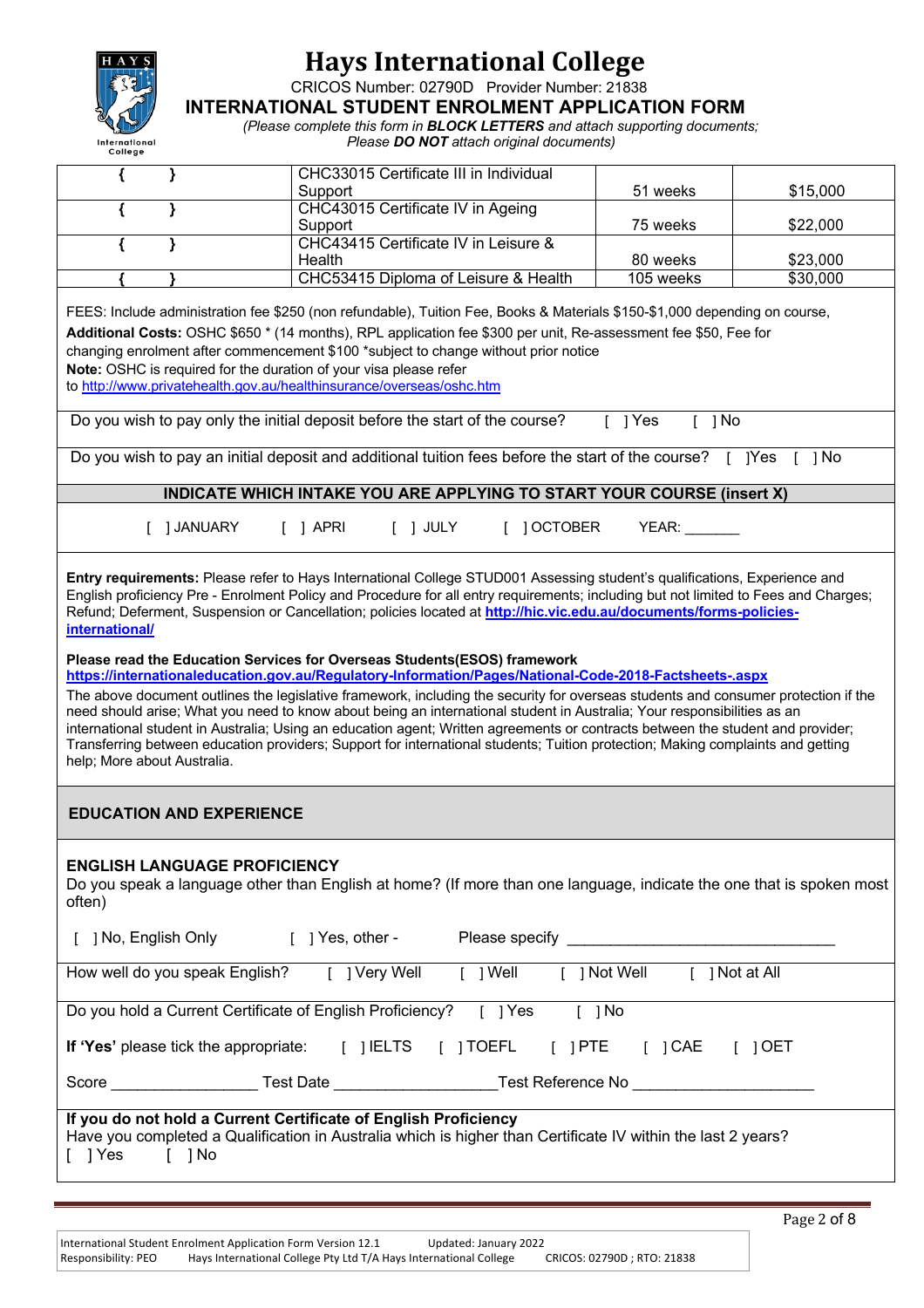

CRICOS Number: 02790D Provider Number: 21838

**INTERNATIONAL STUDENT ENROLMENT APPLICATION FORM**

*(Please complete this form in BLOCK LETTERS and attach supporting documents; Please DO NOT attach original documents)*

I understand that If I am assessed to have not met the required level of English Proficiency for the courses I am seeking to enrol in, I will be required to enrol in an English Language Intensive Course for Overseas Students (ELICOS) which is the equivalent of IELTS 5.5 before I can commence my vocational course/s.

## **I confirm the understanding of this English Proficiency requirement. [ ] Yes**

| Are you of Aboriginal or Torres Strait Islander origin? (for persons of both Aboriginal and Torres Strait Islander origin,<br>mark both 'Yes' boxes          |                                                                                       |                |                |  |  |  |
|--------------------------------------------------------------------------------------------------------------------------------------------------------------|---------------------------------------------------------------------------------------|----------------|----------------|--|--|--|
| 1 No<br>Yes, Torres Strait Islander<br>] Yes, Aboriginal                                                                                                     |                                                                                       |                |                |  |  |  |
| <b>SCHOOLING</b>                                                                                                                                             |                                                                                       |                |                |  |  |  |
| What is your highest COMPLETED school level (Please tick below) :                                                                                            |                                                                                       |                |                |  |  |  |
| □ Completed Year 12<br>$\square$ Completed Year 9 or equivalent                                                                                              |                                                                                       |                |                |  |  |  |
| □ Completed Year 10                                                                                                                                          | □ Completed Year 11<br>□ Completed Year 8 or Lower<br>$\square$ Never attended school |                |                |  |  |  |
| <b>YEAR Completed</b>                                                                                                                                        | Where completed                                                                       |                |                |  |  |  |
| Are you still attending secondary school?<br>$[$ ] No                                                                                                        | $[$ ] Yes                                                                             |                |                |  |  |  |
| PREVIOUS QUALIFICATION ACHIEVED                                                                                                                              |                                                                                       |                |                |  |  |  |
| Have you successfully completed any of the following qualifications?                                                                                         |                                                                                       | $\lceil$   Yes | 1 No           |  |  |  |
| Please tick one of these Prior Education Achievement Recognition Identifiers if it applies to the qualification level<br>achieved.                           |                                                                                       |                |                |  |  |  |
|                                                                                                                                                              | $A -$ Australian $E -$ Australian equivalent $I -$ International                      |                |                |  |  |  |
| Е<br>А<br>п<br>$\Box$<br>008 Bachelor Degree or Higher Degree<br>$\Box$                                                                                      |                                                                                       |                |                |  |  |  |
| 410 Advanced Diploma or Associate Degree<br>$\Box$<br>$\Box$                                                                                                 |                                                                                       |                |                |  |  |  |
| 420 Diploma (or Associate Diploma)<br>$\Box$<br>$\Box$<br>⊔                                                                                                  |                                                                                       |                |                |  |  |  |
| $\Box$<br>511 Certificate IV (or Advanced Certificate/Technician)<br>$\Box$<br>$\Box$<br>514 Certificate III (or Trade Certificate)<br>$\Box$<br>$\Box$<br>ப |                                                                                       |                |                |  |  |  |
| 521 Certificate II<br>$\Box$<br>$\Box$<br>□                                                                                                                  |                                                                                       |                |                |  |  |  |
| 524 Certificate I<br>$\Box$<br>$\Box$<br>$\Box$                                                                                                              |                                                                                       |                |                |  |  |  |
| $\Box$<br>990 Certificates other than the above<br>$\Box$<br>□                                                                                               |                                                                                       |                |                |  |  |  |
| <b>Highest Qualification Achieved</b>                                                                                                                        | Institution/College/School                                                            |                | Date Completed |  |  |  |
|                                                                                                                                                              |                                                                                       |                |                |  |  |  |
| <b>DISABILITY</b>                                                                                                                                            |                                                                                       |                |                |  |  |  |
| Do you consider yourself to have a disability, impairment or long-term condition? [ ] Yes<br>1 No                                                            |                                                                                       |                |                |  |  |  |
| If Yes, please indicate the areas of disability, impairment or long-term condition:                                                                          |                                                                                       |                |                |  |  |  |
| $\Box$ Hearing/deaf<br>$\Box$ Acquired brain impairment                                                                                                      |                                                                                       |                |                |  |  |  |
| $\Box$ Physical Intellectual<br>$\Box$ Vision<br>Medical condition<br>$\Box$ Learning<br>$\Box$                                                              |                                                                                       |                |                |  |  |  |
| <b>Mental illness</b><br>$\Box$ Other                                                                                                                        |                                                                                       |                |                |  |  |  |
| <b>EXPERIENCE/EMPLOYMENT</b>                                                                                                                                 |                                                                                       |                |                |  |  |  |
| Have you ever been employed?<br>[ ] Yes (If yes please fill below)<br>1 No                                                                                   |                                                                                       |                |                |  |  |  |
| Of the following categories, which BEST describes your current employment status? (tick ONE box only)                                                        |                                                                                       |                |                |  |  |  |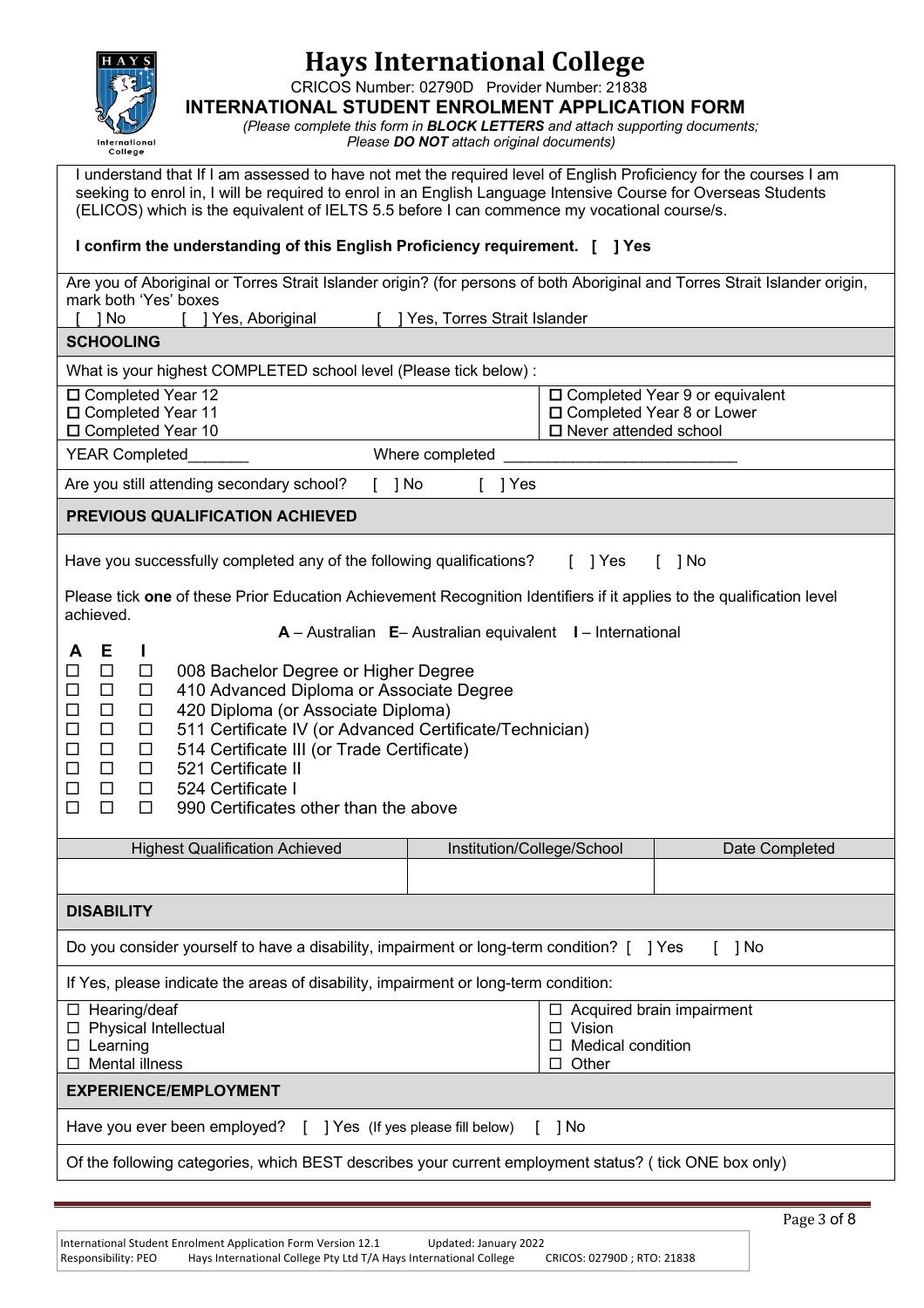

CRICOS Number: 02790D Provider Number: 21838

#### **INTERNATIONAL STUDENT ENROLMENT APPLICATION FORM**

*(Please complete this form in BLOCK LETTERS and attach supporting documents; Please DO NOT attach original documents)*

| $\Box$ 01 Full-time employee<br>□02 Part-time employee<br>□03 Self-employed- not employing others<br>□04 Self-employed-employing others<br>□05 Employed- unpaid worker in a family business<br>□06 Unemployed-seeking full-time work<br>□07 Unemployed-seeking part-time work<br>□08 Not employed-not seeking employment                                                                                                                                                                                                                                                                                                                                                                                                                                                                                                           |
|------------------------------------------------------------------------------------------------------------------------------------------------------------------------------------------------------------------------------------------------------------------------------------------------------------------------------------------------------------------------------------------------------------------------------------------------------------------------------------------------------------------------------------------------------------------------------------------------------------------------------------------------------------------------------------------------------------------------------------------------------------------------------------------------------------------------------------|
| Which of the following classifications BEST describes the Industry of your current or previous Employer?                                                                                                                                                                                                                                                                                                                                                                                                                                                                                                                                                                                                                                                                                                                           |
| A - Agriculture, Forestry and Fishing<br>□<br>$\Box$<br>$B -$ Mining<br>C - Manufacturing<br>$\Box$<br>D - Electricity, Gas, Water and Waste Services<br>$\Box$<br>E - Construction<br>□<br>□<br>F- Wholesale Trade<br>G - Retail Trade<br>□<br>$\Box$<br>H - Accommodation and Feed Services<br>□<br>I - Transport, Postal and Warehousing<br>J - Information Media and telecommunications<br>$\Box$<br>$\Box$<br>K - Financial and Insurance Services<br>L-Rental, Hiring and Real Estate Services<br>$\Box$<br>M-Professional, Scientific and Technical Services<br>□<br>N - Administrative and Support Services<br>$\Box$<br>O - Public Administration and Safety<br>□<br>P-Education and Training<br>$\Box$<br>Q - Health Care and Social Assistance<br>□<br>R - Arts and Recreation Services<br>□<br>S - Other Services<br>0 |
| Which of the following classifications BEST describes your current or recent occupation?                                                                                                                                                                                                                                                                                                                                                                                                                                                                                                                                                                                                                                                                                                                                           |
| $\Box$ 1. Managers<br>$\square$ 2. Professionals<br>$\Box$ 3. Technicians and Trade workers<br>$\Box$ 4. Community and personal service workers<br>$\square$ 5. Clerical and administrative workers<br>$\Box$ 6. Sales workers<br>$\Box$ 7. Machinery Operators and drivers                                                                                                                                                                                                                                                                                                                                                                                                                                                                                                                                                        |

- $\square$  8.Labourers
- □ 9.Other

#### **STUDY REASON**

Of the following categories, which BEST describes your main reason for undertaking this program/traineeship/apprenticeship? (tick ONE box only)

- $\Box$  01 To get a job
- $\square$  02 To develop my existing business
- $\square$  03 To start my own business
- $\square$  04 To try for a different career
- $\square$  05 To get a better job or promotion
- $\square$  06 It was a requirement of my job
- $\Box$  07 I wanted extra skills for my job
- $\square$  08 To get into another program of study
- $\square$  12 For personal interest or self-development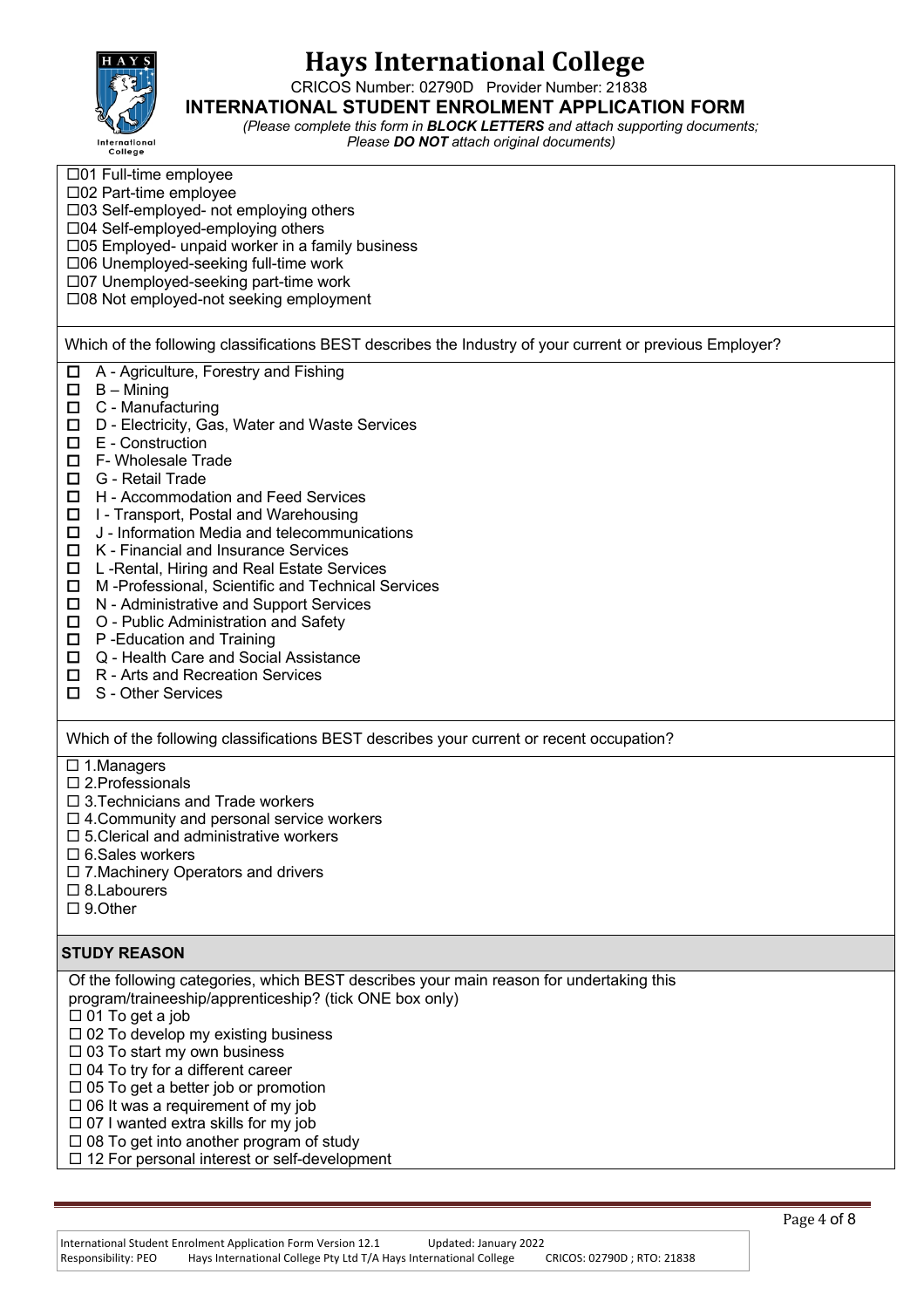

CRICOS Number: 02790D Provider Number: 21838

**INTERNATIONAL STUDENT ENROLMENT APPLICATION FORM**

*(Please complete this form in BLOCK LETTERS and attach supporting documents; Please DO NOT attach original documents)*

 $\square$  13 To get skills for community/voluntary work

 $\square$  11 Other reasons

#### **VICTORIAN STUDENT NUMBER To be completed by all students aged up to 24 years**

Since 2009 in schools and since 2011, for vocational education and training (VET) organisations and Adult Community Education providers, a Victorian Student Number (VSN) has been allocated upon enrolment to each individual student aged up to 24 years. Students should report their VSN on all subsequent enrolments at a Victorian school or training organisation. In particular, all students who are currently enrolled in either a VET provider or a Victorian school (including those already participating in a VET in schools program) should obtain their VSN from their current education or training organisation and report their VSN on this enrolment form. Students who are enrolling for the first time since the VSN was introduced will get a new VSN.

Enter your Victorian Student Number

No more questions if you provided your VSN.

**Have you attended any Victorian school since 2009, or done any training with a vocational education and training (VET) registered training organisation or an Adult and Community Education provider in Victoria since 2011?** 

- [ ] No I have not attended a Victorian school since 2009 or a TAFE or other VET training provider since the beginning of 2011.
	- No more questions if you answer No above.
- [ ] Yes I have attended a Victorian school since 2009:
- Most recent Victorian school attended :

[ ] Yes – I have participated in training at a  $\overline{TAFE}$  or other training organisation since the beginning of 2011. List the most recent training organisations with which you have participated in training in Victoria since 2011 (List up to 3 training organisations)

- 1. \_\_\_\_\_\_\_\_\_\_\_\_\_\_\_\_\_\_\_\_\_\_\_\_\_\_\_\_\_\_\_\_\_\_\_\_\_\_\_\_\_\_\_\_\_\_\_\_\_\_\_\_\_\_\_\_ 2. \_\_\_\_\_\_\_\_\_\_\_\_\_\_\_\_\_\_\_\_\_\_\_\_\_\_\_\_\_\_\_\_\_\_\_\_\_\_\_\_\_\_\_\_\_\_\_\_\_\_\_\_\_\_\_\_
- 3. \_\_\_\_\_\_\_\_\_\_\_\_\_\_\_\_\_\_\_\_\_\_\_\_\_\_\_\_\_\_\_\_\_\_\_\_\_\_\_\_\_\_\_\_\_\_\_\_\_\_\_\_\_\_\_\_
- **RECOGNITION OF PRIOR LEARNING**

In line with Standards for Registered Training Organisation (RTO'S) 2015, I understand that Hays International College must take into account any of my prior learning in determining the amount of training they will provide to me with regards to my existing skills, knowledge and experience. Please tick the appropriate boxes:

**Formal learning** [ ]Yes [ ] Not applicable Acquired through a structured program of instruction and is linked to the attainment of an AQF Qualification or Statement of Attainment (for example, a Certificate or Diploma)

**Non-formal learning** [ ]Yes [ ] Not applicable Acquired through a structured program of instruction, but does not lead to the attainment of an AQF qualification or statement of attainment (for example, in-house professional development programs conducted by a business)

**Informal learning** [ ]Yes [ ] Not applicable Acquired through the experience of work-related, social, family, hobby or leisure activities (for example the acquisition of interpersonal skills developed through several years as a sales representative)

**PRIVACY NOTICE**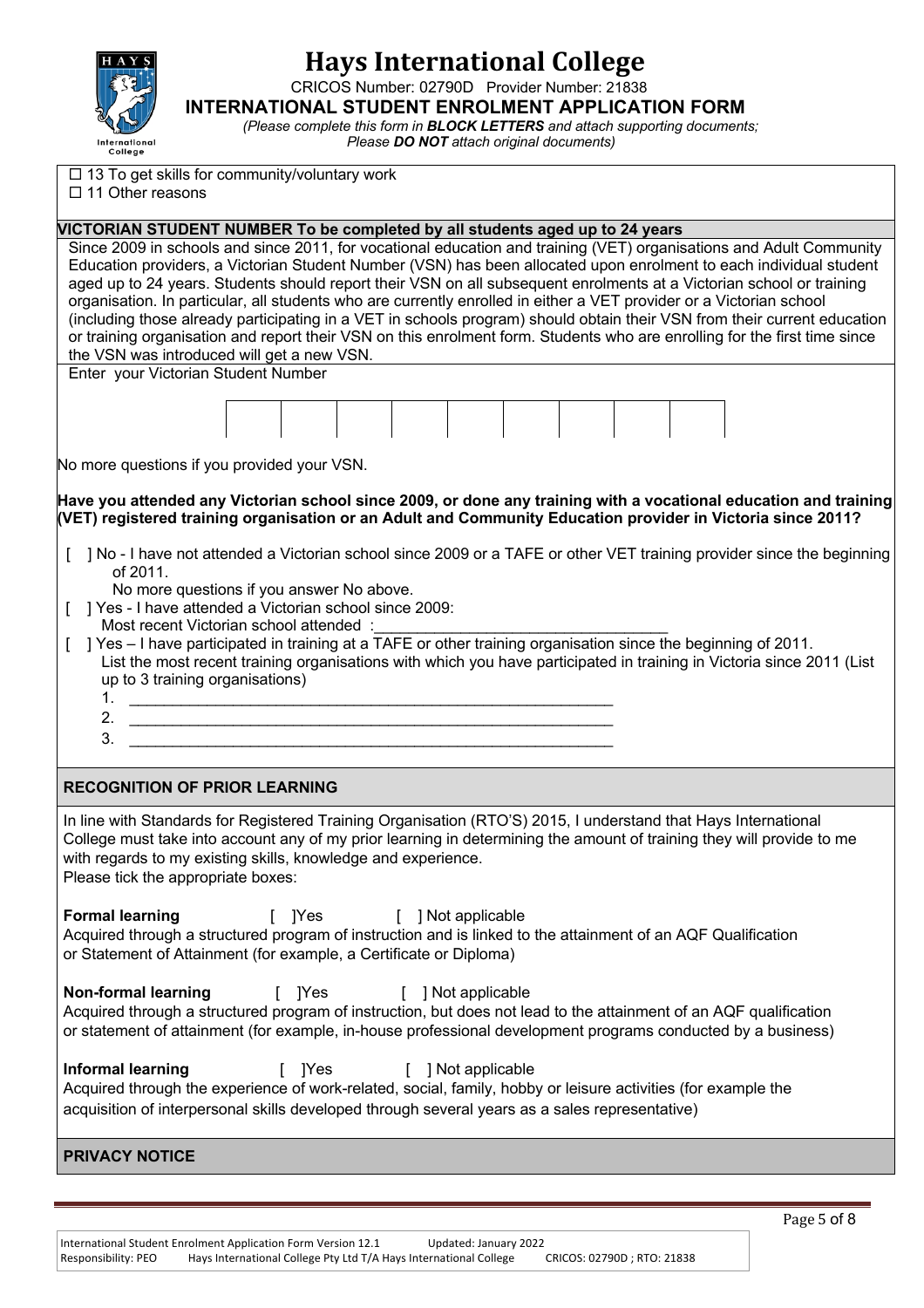

CRICOS Number: 02790D Provider Number: 21838

**INTERNATIONAL STUDENT ENROLMENT APPLICATION FORM**

*(Please complete this form in BLOCK LETTERS and attach supporting documents; Please DO NOT attach original documents)*

#### **Why we collect your personal information**

As a registered training organisation (RTO), Hays International College collect your personal information so we can process and manage your enrolment in a vocational education and training (VET) course with us. Failure to provide your personal information may mean that it is not possible to enrol you as a student.

#### **How we use your personal information**

We use your personal information to enable us to deliver VET courses to you, and otherwise, as needed, to comply with our obligations as an RTO.

#### **How we disclose your personal information**

We are required by law (under the *National Vocational Education and Training Regulator Act 2011* (Cth) (NVETR Act)) to disclose the personal information we collect about you to the National VET Data Collection kept by the National Centre for Vocational Education Research Ltd (NCVER). The NCVER is responsible for collecting, managing, analysing and communicating research and statistics about the Australian VET sector.

We are also authorised by law (under the NVETR Act) to disclose your personal information to the relevant state or territory training authority.

#### **How the NCVER and other bodies handle your personal information**

The NCVER will collect, hold, use and disclose your personal information in accordance with the law, including the *Privacy Act 1988* (Cth) (Privacy Act) and the NVETR Act. Your personal information may be used and disclosed by NCVER for purposes that include populating authenticated VET transcripts; administration of VET; facilitation of statistics and research relating to education, including surveys and data linkage; and understanding the VET market.

The NCVER is authorised to disclose information to the Australian Government Department of Education, Skills and Employment (DESE), Commonwealth authorities, State and Territory authorities (other than registered training organisations) that deal with matters relating to VET and VET regulators for the purposes of those bodies, including to enable:

- administration of VET, including program administration, regulation, monitoring and evaluation
- facilitation of statistics and research relating to education, including surveys and data linkage
- understanding how the VET market operates, for policy, workforce planning and consumer information.

The NCVER may also disclose personal information to persons engaged by NCVER to conduct research on NCVER's behalf.

The NCVER does not intend to disclose your personal information to any overseas recipients.

For more information about how the NCVER will handle your personal information please refer to the NCVER's Privacy Policy at www.ncver.edu.au/privacy.

If you would like to seek access to or correct your information, in the first instance, please contact Hays International College (HIC) at admin@hic.vic.edu.au .

DESE is authorised by law, including the Privacy Act and the NVETR Act, to collect, use and disclose your personal information to fulfil specified functions and activities. For more information about how the DESE will handle your personal information, please refer to the DESE VET Privacy Notice at https://www.dese.gov.au/national-vet-data/vet-privacy-notice. If the privacy notice on the Department's website cannot be accessed electronically HIC will provide a downloaded or hard copy of that notice upon request.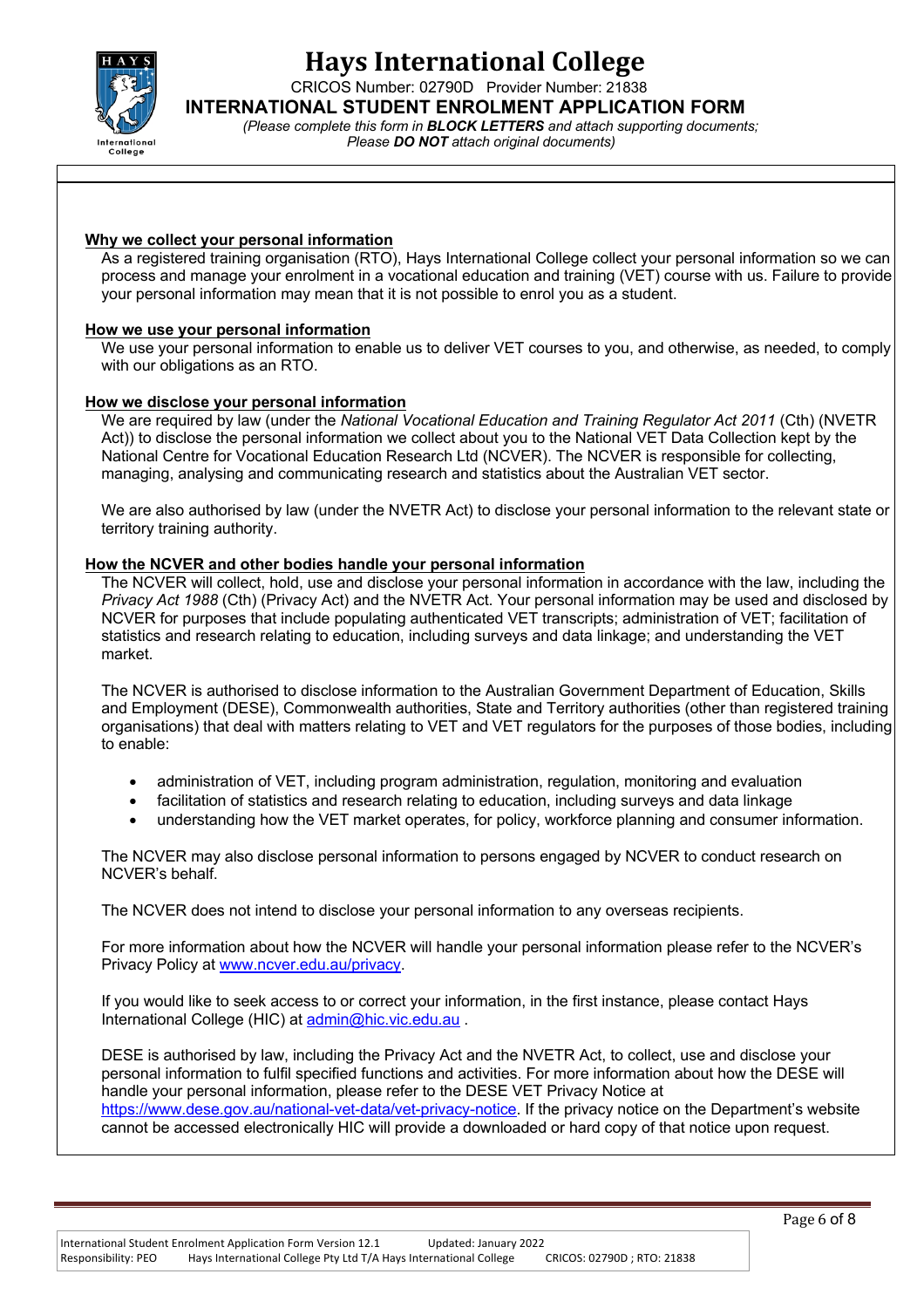

CRICOS Number: 02790D Provider Number: 21838

**INTERNATIONAL STUDENT ENROLMENT APPLICATION FORM**

*(Please complete this form in BLOCK LETTERS and attach supporting documents; Please DO NOT attach original documents)*

Hays International College is required to provide the Victorian Department of Education and Training with student and training activity data. This includes personal information collected in the Hays International College enrolment form and unique identifiers such as the Victorian Student Number (VSN) and the Commonwealth's Unique Student Identifier (USI). Hays International College provides data to the Department in accordance with the Victorian VET Student Statistical Collection Guidelines, available at

http://www.education.vic.gov.au/training/providers/rto/Pages/datacollection.aspx.

#### **Surveys**

You may receive a student survey which may be run by a government department or an NCVER employee, agent, third-party contractor or another authorised agency. Please note you may opt out of the survey at the time of being contacted.

### **Contact information**

At any time, you may contact Hays International College to:

- request access to your personal information
- correct your personal information
- make a complaint about how your personal information has been handled
- ask a question about this Privacy Notice

*693 Station Street, Box Hill 3128 Melbourne, Victoria Phone:+61 3 9898 7222 Website: www.hic.vic.edu.au Email: admin@hic.vic.edu.au*

### **DECLARATION***: This must be signed and dated by the applicant*

#### **I declare that the information supplied by me on this form is the best of my understanding and belief, to be complete and correct**.

- o I have read, understood and agree to all terms and conditions in regards to Course Enrolment.
- o Hays International College has explained Recognition of Prior Learning (RPL) so that I can make an informed decision whether or not to proceed with the RPL process.
	- $\triangleright$  If RPL is granted this will alter the course duration of my enrolment/s which will be recorded against my e CoE's.
	- $\triangleright$  I will make payment for RPL Non-Formal or Informal Learning at the time I submit evidence for assessment. I am agreeing that the payment of this RPL - Non-Formal or Informal will be made by me irrespective of whether RPL is granted or not granted.
- o I have read, understood and agree to the terms and conditions Education Services for Overseas Students (ESOS) framework located at https://internationaleducation.gov.au/Regulatory-Information/Pages/National-Code-2018-Factsheets-.aspx
- o I have read, understood and agree to all entry requirements; including but not limited to Fees and Charges; Refund; Deferment, Suspension or Cancellation; policies located at http://hic.vic.edu.au/documents/formspolicies-international/
- $\circ$  I acknowledge that Hays International College reserves the right to vary or reverse any decision regarding admission based on incorrect or incomplete information that I may have provided.
- o I hereby authorise Hays International College or its Educational Agents to confirm any information contained in this form; obtain details of my enrolment, academic records, examination results from other educational institutions & other relevant authorities.
- o I acknowledge I have read and understood the Privacy Notice

| <b>Applicant's Full Name</b> | <b>Signature</b> | Dated (DD/MM/YYYY) |
|------------------------------|------------------|--------------------|
|                              |                  |                    |